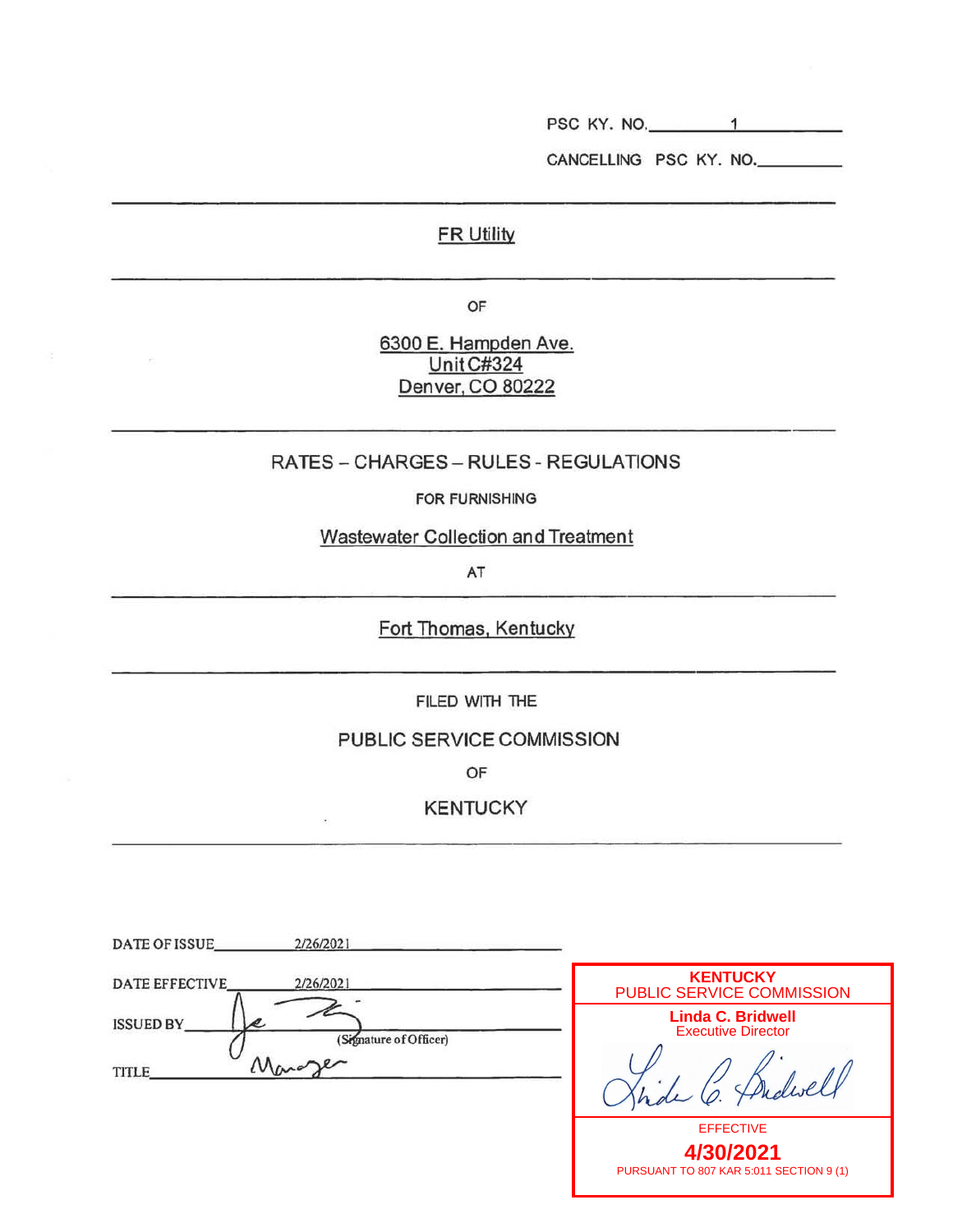|                   | Fort Thomas, KY<br>AREA_ |
|-------------------|--------------------------|
|                   | PSC KY NO.               |
|                   | SHEET NO. 2              |
| <b>FR Utility</b> | CANCELLING PSC KY NO.    |
| (NAME OF UTILITY) | SHEET NO.                |

Each customer of FR Utility shall pay a fee of \$13.67 per month for sewer collection and treatment service.

| DATE OF ISSUE 2/26/21                                                                | <b>KENTUCKY</b><br>PUBLIC SERVICE COMMISSION                             |
|--------------------------------------------------------------------------------------|--------------------------------------------------------------------------|
| DATE EFFECTIME<br>2/26/21                                                            | <b>Linda C. Bridwell</b><br><b>Executive Director</b>                    |
| <b>ISSUED BY</b><br>SIGNATURE OF OFFICER<br><b>TITLE</b>                             | O. Thedwell                                                              |
| BY AUTHORITY OF ORDER OF THE PUBLIC SERVICE COMMISSION<br>IN CASENO.<br><b>DATED</b> | <b>EFFECTIVE</b><br>4/30/2021<br>PURSUANT TO 807 KAR 5:011 SECTION 9 (1) |

 $\left\langle \cdot \right\rangle$ 

 $\widetilde{\mathbb{R}}$